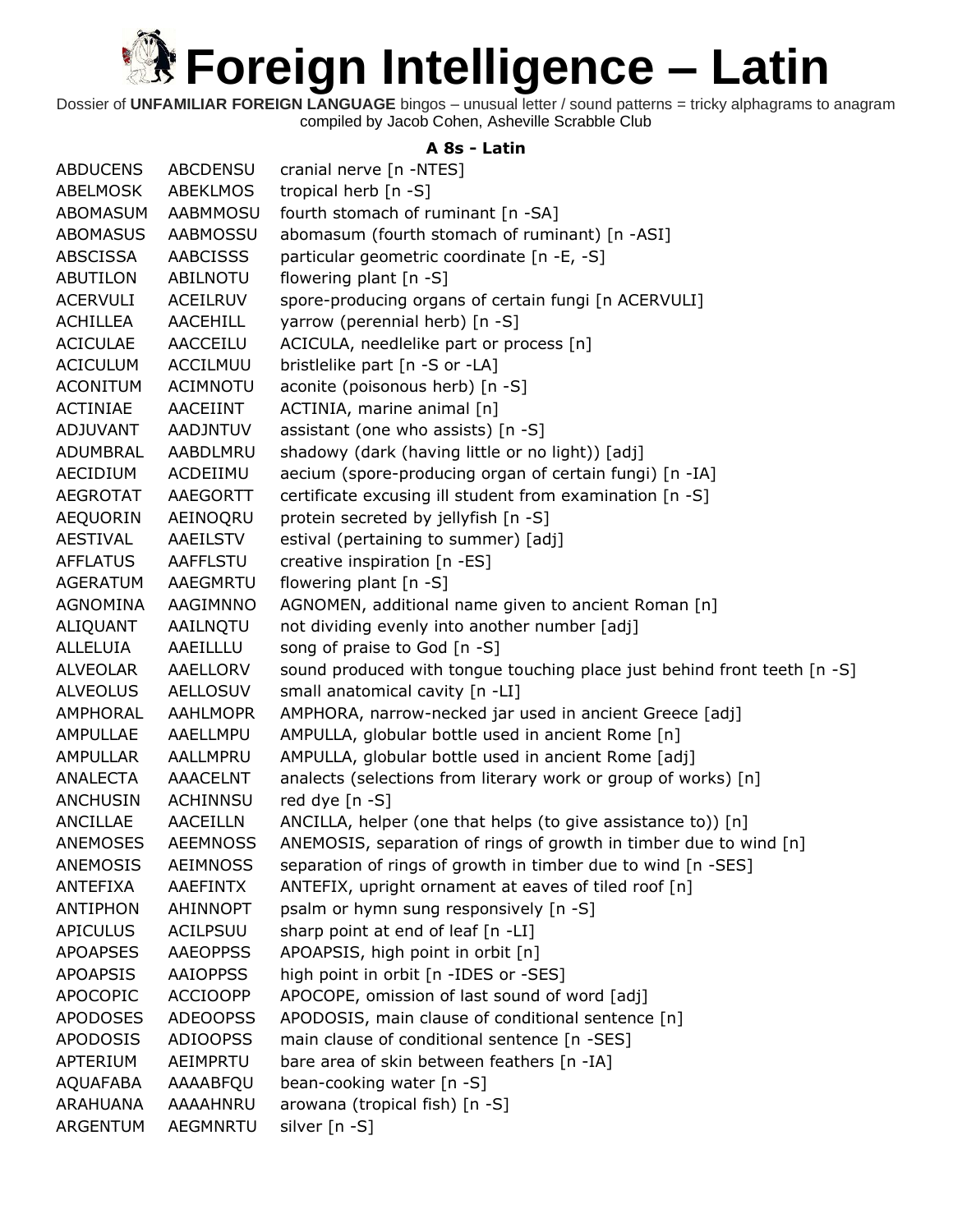| ARMIGERO        | <b>AEGIMORR</b>  | armiger (one who carries armor of knight) [n -S]                               |
|-----------------|------------------|--------------------------------------------------------------------------------|
| ARMILLAE        | AAEILLMR         | ARMILLA, thin membrane around stem of certain fungi [n]                        |
| <b>ASCIDIUM</b> | ACDIIMSU         | flask-shaped plant appendage [n -IA]                                           |
| <b>ASPERGES</b> | <b>AEEGPRSS</b>  | Roman Catholic rite [n]                                                        |
| <b>ASPHODEL</b> | <b>ADEHLOPS</b>  | flowering plant $[n -S]$                                                       |
| <b>ASPHYXIA</b> | AAHIPSXY         | unconsciousness caused by lack of oxygen [n -S]                                |
| <b>ASYNDETA</b> | <b>AADENSTY</b>  | omissions of certain conjunctions [n]                                          |
| <b>ATHENEUM</b> | <b>AEEHMNTU</b>  | literary institution [n -S]                                                    |
| <b>AUSPICES</b> | <b>ACEIPSSU</b>  | AUSPEX, soothsayer of ancient Rome [n]                                         |
| <b>AVELLANE</b> | AAEELLNV         | having four arms shaped like filberts-used of heraldic cross [adj]             |
|                 |                  | <b>B</b> 8s - Latin                                                            |
| <b>BABESIAE</b> | AABBEEIS         | BABESIA, parasitic protozoan [n]                                               |
| <b>BACCHIUS</b> | <b>ABCCHISU</b>  | type of metrical foot [n -II]                                                  |
| <b>BALLISTA</b> | <b>AABILLST</b>  | ancient weapon [n -E or -S]                                                    |
| <b>BASALTES</b> | <b>AABELSST</b>  | unglazed stoneware [n -S]                                                      |
| <b>BASIDIUM</b> | ABDIIMSU         | structure on fungus [n -IA]                                                    |
| <b>BASILISK</b> | <b>ABIIKLSS</b>  | fabled serpent [n -S]                                                          |
| <b>BATTALIA</b> | AAABILTT         | military unit [n -S]                                                           |
| <b>BAUHINIA</b> | AABHIINU         | small tropical tree [n -S]                                                     |
| <b>BDELLIUM</b> | <b>BDEILLMU</b>  | gum resin $[n - S]$                                                            |
| <b>BLENNIES</b> | <b>BEEILNNS</b>  | BLENNY, marine fish [n]                                                        |
| <b>BOMBYCID</b> | <b>BBCDIMOY</b>  | moth (winged insect) [n -S]                                                    |
| <b>BOMBYXES</b> | <b>BBEMOSXY</b>  | BOMBYX, silkworm (caterpillar that spins cocoon of silk fibers) [n]            |
| <b>BONIFACE</b> | ABCEFINO         | innkeeper [n -S]                                                               |
| <b>BRACHIUM</b> | ABCHIMRU         | upper part of arm [n -IA, -S]                                                  |
| <b>BRASSICA</b> | <b>AABCIRSS</b>  | tall herb [n -S]                                                               |
| <b>BRIONIES</b> | <b>BEIINORS</b>  | BRIONY, bryony (climbing plant) [n]                                            |
| <b>BRUNIZEM</b> | <b>BEIMNRUZ</b>  | prairie soil [n -S]                                                            |
| <b>BUBALINE</b> | ABBEILNU         | pertaining to bubal (large antelope) [adj]                                     |
| <b>BUCCALLY</b> | <b>ABCCLLUY</b>  | BUCCAL, pertaining to cheek [adv]                                              |
| <b>BUDDLEIA</b> | ABDDEILU         | tropical shrub [n -S]                                                          |
| <b>BYSSUSES</b> | <b>BESSSSUY</b>  |                                                                                |
|                 |                  | BYSSUS, fine linen [n]                                                         |
|                 |                  | C 8s - Latin<br>cabala (occult or secret doctrine) [n -S]                      |
| CABBALAH        | AAABBCHL         |                                                                                |
| <b>CADUCOUS</b> | <b>ACCDOSUU</b>  | transitory; perishable [adj]                                                   |
| <b>CAESURAE</b> | <b>AACEERSU</b>  | CAESURA, pause in line of verse [n]                                            |
| <b>CALATHOS</b> | <b>AAACHLOST</b> | fruit basket [n -HI]                                                           |
| <b>CALATHUS</b> | <b>AACHLSTU</b>  | calathos (fruit basket) [n -HI]                                                |
| <b>CALCANEA</b> | <b>AAACCELN</b>  | calcanei (bones of heel) [n CALCANEA]                                          |
| CALCANEI        | <b>AACCEILN</b>  | bones of heel [n CALCANEI]                                                     |
| CALCARIA        | <b>AAACCILR</b>  | CALCAR, type of oven (enclosed compartment in which substances are heated) [n] |
| <b>CALCTUFA</b> | <b>AACCFLTU</b>  | mineral deposit [n -S]                                                         |
| <b>CALCTUFF</b> | <b>ACCFFLTU</b>  | calctufa (mineral deposit) [n -S]                                              |
| CALDARIA        | <b>AAACDILR</b>  | rooms for taking hot baths [n CALDARIA]                                        |
| <b>CALYCULI</b> | <b>ACCILLUY</b>  | small, cup-shaped structures [n]                                               |
| <b>CANTHARI</b> | AACHINRT         | two-handled drinking cups [n]                                                  |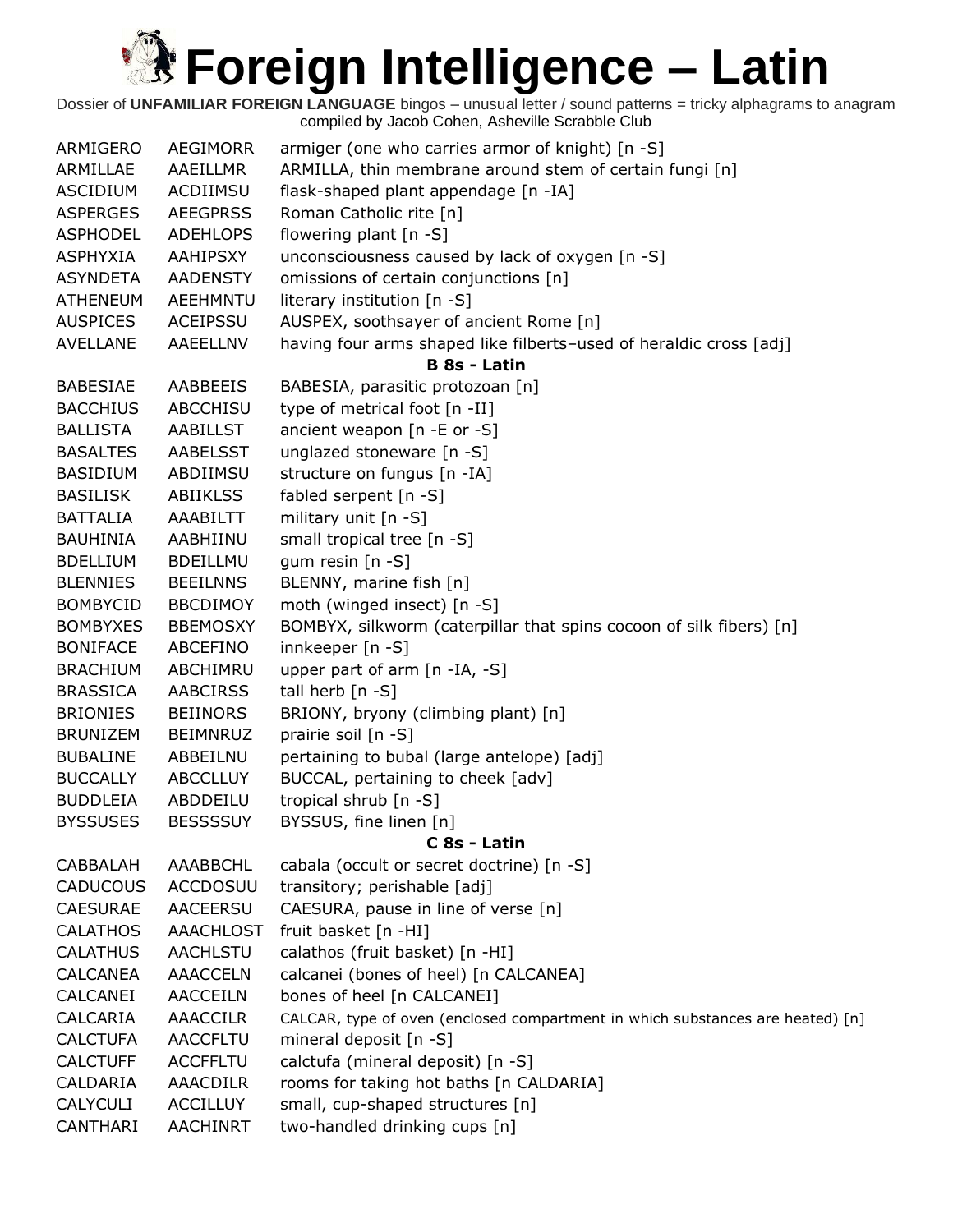| <b>CANTORIS</b> | <b>ACINORST</b> | to be sung by north side of choir in church [adj]                    |
|-----------------|-----------------|----------------------------------------------------------------------|
| <b>CANTUSES</b> | <b>ACENSSTU</b> | CANTUS, style of church music [n]                                    |
| <b>CAPITULA</b> | AACILPTU        | flower clusters [n CAPITULA]                                         |
| CARANGID        | <b>AACDGINR</b> | marine fish $[n -S]$                                                 |
| <b>CARUNCLE</b> | <b>ACCELNRU</b> | fleshy outgrowth [n -S]                                              |
| CATTLEYA        | <b>AACELTTY</b> | tropical orchid [n -S]                                               |
| <b>CAUDEXES</b> | <b>ACDEESUX</b> | CAUDEX, woody base of some plants [n]                                |
| <b>CAUDICES</b> | ACCDEISU        | CAUDEX, woody base of some plants [n]                                |
| <b>CAVEATED</b> | <b>AACDEETV</b> | CAVEAT, to enter type of legal notice [v]                            |
| <b>CAVEATOR</b> | <b>AACEORTV</b> | one that files caveat [n -S]                                         |
| <b>CAVEOLAE</b> | AACEELOV        | CAVEOLA, small pit in cell [n]                                       |
| <b>CAVEOLAR</b> | AACELORV        | CAVEOLA, small pit in cell [adj]                                     |
| CENTIARE        | <b>ACEEINRT</b> | centare (measure of land area) [n -S]                                |
| <b>CENTONES</b> | <b>CEENNOST</b> | CENTO, literary work made up of parts from other works [n]           |
| <b>CERNUOUS</b> | <b>CENORSUU</b> | drooping or nodding [adj]                                            |
| <b>CERULEAN</b> | ACEELNRU        | blue color $[n - S]$                                                 |
| <b>CESTUSES</b> | <b>CEESSSTU</b> | CESTUS, hand covering for ancient Roman boxers [n]                   |
| CHALAZAE        | AAACE]HLZ       | CHALAZA, band of tissue in egg [n]                                   |
| <b>CHIASMUS</b> | <b>ACHIMSSU</b> | reversal of word order between parallel phrases [n -MI]              |
| <b>CHIVAREE</b> | ACEEHIRV        | to perform mock serenade [v -D, -ING, -S]                            |
| <b>CHORAGUS</b> | <b>ACGHORSU</b> | leader of chorus or choir [n -ES or -GI]                             |
| <b>CHOREGUS</b> | <b>CEGHORSU</b> | choragus (leader of chorus or choir) [n -ES or -GI]                  |
| <b>CIBORIUM</b> | <b>BCIIMORU</b> | vessel for holding holy bread [n -IA]                                |
| <b>CICATRIX</b> | <b>ACCIIRTX</b> | scar tissue [n -ES or -ICES]                                         |
| <b>CINCHONA</b> | <b>ACCHINNO</b> | Peruvian tree [n -S]                                                 |
| <b>CINGULUM</b> | CGILMNUU        | anatomical band or girdle [n -LA]                                    |
| <b>CLAUSTRA</b> | <b>AACLRSTU</b> | basal ganglia in brain [n -RA]                                       |
| <b>COAGULUM</b> | ACGLMOUU        | clot $[n - S$ or $-LA]$                                              |
| COCCIDIA        | ACCCDIIO        | parasitic protozoans [n COCCIDIA]                                    |
| <b>COENURUS</b> | <b>CENORSUU</b> | tapeworm larva [n -RI]                                               |
| <b>COGNOMEN</b> | <b>CEGMNNOO</b> | family name [n -S or -MINA]                                          |
| <b>COGNOVIT</b> | <b>CGINOOTV</b> | written admission of liability [n -S]                                |
| COLLUVIA        | <b>ACILLOUV</b> | rock debris [n COLLUVIA]                                             |
| <b>COLUBRID</b> | <b>BCDILORU</b> | any of large family of snakes [n -S]                                 |
| COMITIAL        | ACIILMOT        | COMITIA, public assembly in ancient Rome [adj]                       |
|                 |                 |                                                                      |
| <b>CONCEPTI</b> | <b>CCEINOPT</b> | fertilized eggs [n]                                                  |
| CONIDIUM        | CDIIMNOU        | fungus spore [n -IA]                                                 |
| COREMIUM        | CEIMMORU        | organ of certain fungi [n -IA]                                       |
| <b>COTHURNI</b> | CHINORTU        | COTHURN, buskin worn by ancient Roman actors [n]                     |
| <b>COTURNIX</b> | <b>CINORTUX</b> | small quail [n -ES]                                                  |
| <b>CREESHED</b> | <b>CDEEEHRS</b> | CREESH, to grease (to smear with grease (lubricating substance)) [v] |
| <b>CREESHES</b> | <b>CEEEHRSS</b> | CREESH, to grease (to smear with grease (lubricating substance)) [v] |
| <b>CREPITUS</b> | <b>CEIPRSTU</b> | grating sound made in breathing [n CREPITUS]                         |
| <b>CUCURBIT</b> | <b>BCCIRTUU</b> | gourd (hard-shelled fruit) [n -S]                                    |
| <b>CURCULIO</b> | <b>CCILORUU</b> | weevil (small beetle) [n -S]                                         |
| <b>CUTICULA</b> | <b>ACCILTUU</b> | outer hard covering of insect [n -E]                                 |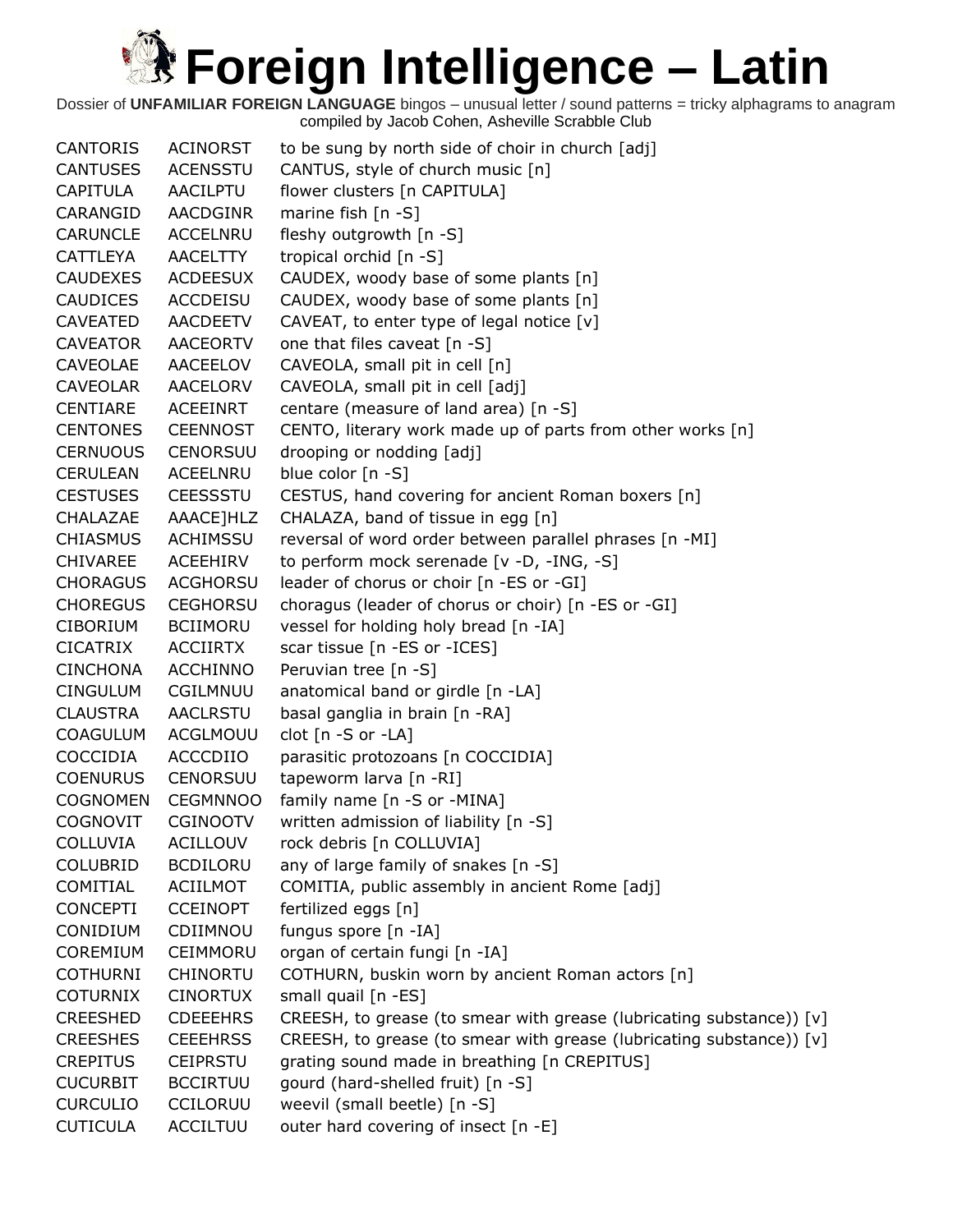| <b>CYATHIUM</b> | <b>ACHIMTUY</b> | flower head of certain plants [n -IA]                              |
|-----------------|-----------------|--------------------------------------------------------------------|
| <b>CYMATIUM</b> | <b>ACIMMTUY</b> | cyma (curved molding) [n -IA]                                      |
| <b>CYNOSURE</b> | <b>CENORSUY</b> | center of attraction [n -S]                                        |
| <b>CYPSELAE</b> | <b>ACEELPSY</b> | CYPSELA, achene in certain plants [n]                              |
|                 |                 | D 8s - Latin                                                       |
| <b>DALMATIC</b> | AACDILMT        | wide-sleeved vestment [n -S]                                       |
| <b>DATARIES</b> | AADEIRST        | DATARY, cardinal in Roman Catholic Church [n]                      |
| <b>DECEMVIR</b> | <b>CDEEIMRV</b> | one of body of ten Roman magistrates [n -S or -I]                  |
| <b>DECURIES</b> | <b>CDEEIRSU</b> | DECURY, group of ten soldiers in ancient Rome [n]                  |
| <b>DECURION</b> | CDEINORU        | commander of decury (group of ten soldiers in ancient Rome) [n -S] |
| <b>DEDENDUM</b> | <b>DDDEEMNU</b> | root of gear tooth [n -S or -DA]                                   |
| <b>DEMIURGE</b> | DEEGIMRU        | magistrate of ancient Greece [n -S]                                |
| <b>DENARIUS</b> | ADEINRSU        | coin of ancient Rome [n -II]                                       |
| <b>DIASTEMA</b> | AADEIMST        | space between teeth [n -S or -TA]                                  |
| <b>DIESTRUM</b> | <b>DEIMRSTU</b> | diestrus (period of sexual inactivity) [n -S]                      |
| <b>DIESTRUS</b> | <b>DEIRSSTU</b> | period of sexual inactivity [n -ES]                                |
| DILUVIUM        | <b>DIILMUUV</b> | coarse rock material deposited by glaciers [n -S or -IA]           |
| <b>DIPSADES</b> | <b>ADDEIPSS</b> | DIPSAS, fabled serpent [n]                                         |
| <b>DOWSABEL</b> | <b>ABDELOSW</b> | sweetheart [n -S]                                                  |
| <b>DRACAENA</b> | <b>AAACDENR</b> | tropical plant [n -S]                                              |
| <b>DRACHMAE</b> | <b>AACDEHMR</b> | DRACHMA, former monetary unit of Greece [n                         |
| <b>DRACHMAI</b> | <b>AACDHIMR</b> | DRACHMA, former monetary unit of Greece [n]                        |
| <b>DULCIANA</b> | AACDILNU        | soft-toned organ stop [n -S]                                       |
| <b>DUUMVIRI</b> | DIIMRUUV        | DUUMVIR, magistrate of ancient Rome [n]                            |
|                 |                 | E 8s - Latin                                                       |
| <b>ECHIDNAE</b> | <b>ACDEEHIN</b> | ECHIDNA, spiny anteater [n]                                        |
| <b>ELENCHUS</b> | <b>CEEHLNSU</b> | logical refutation [n -HI]                                         |
| <b>ENCAENIA</b> | <b>AACEEINN</b> | annual university ceremonies [n]                                   |
| <b>ENCOMIUM</b> | CEIMMNOU        | eulogy (formal expression of high praise) [n -S or -IA]            |
| <b>ENTELLUS</b> | <b>EELLNSTU</b> | hanuman (East Indian monkey) [n -ES]                               |
| <b>EPICALYX</b> | <b>ACEILPXY</b> | set of bracts close to and resembling calyx [n -ES or -YCES]       |
| <b>EPIGONUS</b> | <b>EGINOPSU</b> | epigone (inferior imitator) [n -NI]                                |
| <b>EREMURUS</b> | <b>EEMRRSUU</b> | perennial herb [n -ES or -RI]                                      |
| <b>ESCULENT</b> | <b>CEELNSTU</b> | some that is edible [adj]                                          |
| <b>EVONYMUS</b> | <b>EMNOSUVY</b> | euonymus (any of genus of shrubs or small trees) [n -ES]           |
| <b>EXCURSUS</b> | <b>CERSSUUX</b> | long appended exposition of topic [n -ES]                          |
| <b>EXEMPLUM</b> | <b>EELMMPUX</b> | example [n -LA]                                                    |
| EXEQUIAL        | AEEILQUX        | EXEQUY, funeral procession [adj]                                   |
| <b>EXEQUIES</b> | <b>EEEIQSUX</b> | EXEQUY, funeral procession [n]                                     |
| <b>EXHEDRAE</b> | ADEEEHRX        | EXHEDRA, exedra (curved outdoor bench) [n]                         |
| <b>EXIGUOUS</b> | <b>EGIOSUUX</b> | meager (deficient in quantity or quality) [adj]                    |
| <b>EXIMIOUS</b> | <b>EIIMOSUX</b> | excellent [adj]                                                    |
| EXORDIUM        | <b>DEIMORUX</b> | beginning [n -S or -IA]                                            |
| <b>EXTREMUM</b> | <b>EEMMRTUX</b> | maximum or minimum of mathematical function [n -S, -MA]            |
|                 |                 | F 8s - Latin                                                       |
| <b>FACETIAE</b> | <b>AACEEFIT</b> | witty sayings or writings [n]                                      |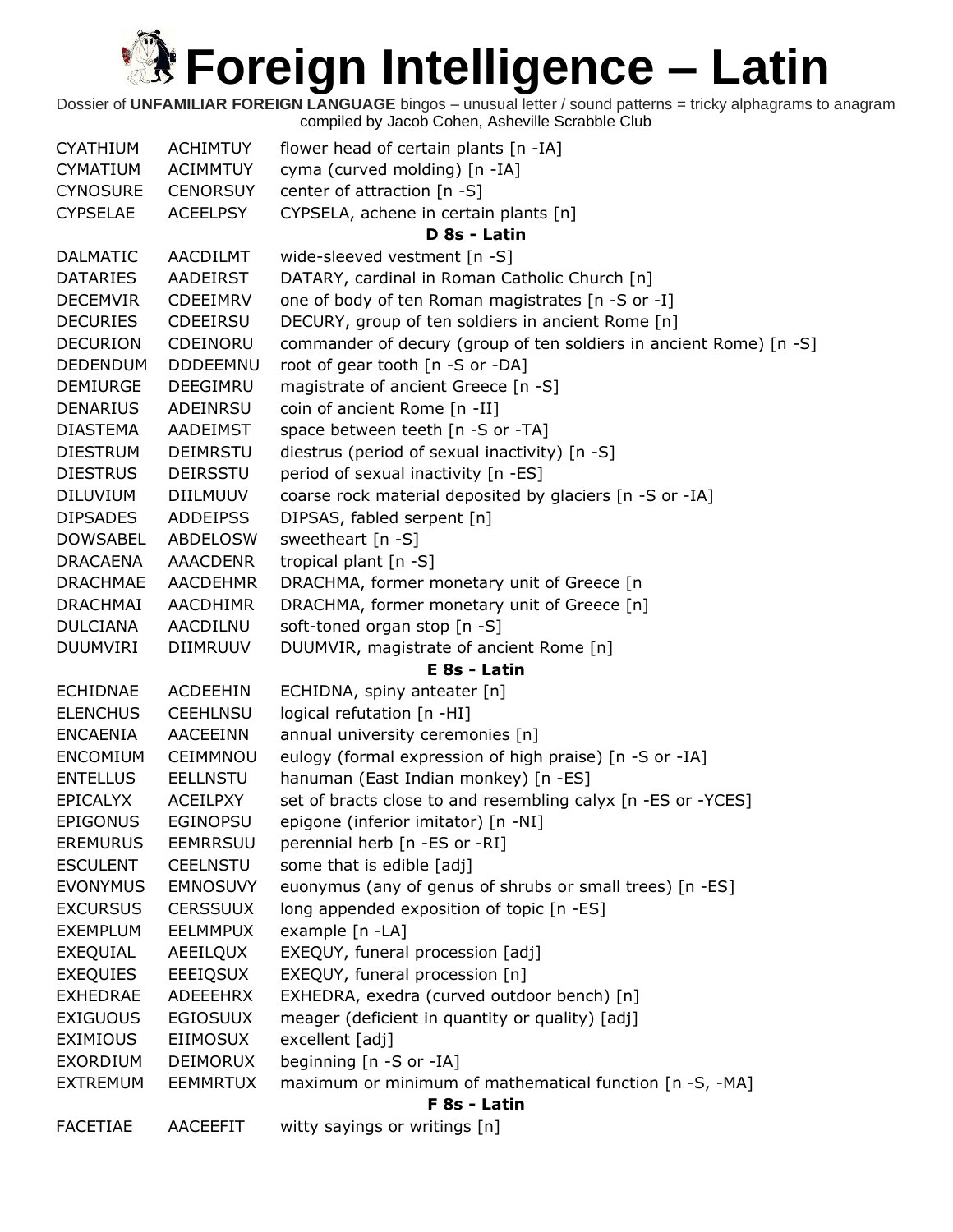| <b>FACTOTUM</b> | <b>ACFMOTTU</b> | person employed to do many kinds of work [n -S]                   |
|-----------------|-----------------|-------------------------------------------------------------------|
| <b>FAVONIAN</b> | AAFINNOV        | pertaining to west wind [adj]                                     |
| <b>FETIALES</b> | <b>AEEFILST</b> | FETIALIS, fetial (priest of ancient Rome) [n]                     |
| <b>FETIALIS</b> | AEFIILST        | fetial (priest of ancient Rome) [n -LES]                          |
| FILARIAE        | AAEFIILR        | FILARIA, parasitic worm [n]                                       |
| FIMBRIAE        | ABEFIIMR        | FIMBRIA, fringe or fringe-like structure [n]                      |
| <b>FLAMINES</b> | <b>AEFILMNS</b> | FLAMEN, priest of ancient Rome [n]                                |
| <b>FLOCCULI</b> | <b>CCFILLOU</b> | small, loosely aggregated masses [n]                              |
| <b>FREMITUS</b> | EFIMRSTU        | palpable vibration [n -ES]                                        |
| <b>FRENULUM</b> | EFLMNRUU        | frenum (connecting fold of membrane) [n -S or -LA]                |
| <b>FUNICULI</b> | CFIILNUU        | funicles (cordlike anatomical structure) [n]                      |
| <b>FURCRAEA</b> | AACEFRRU        | tropical plant [n -S]                                             |
| <b>FURCULAE</b> | ACEFLRUU        | FURCULA, forked bone [n]                                          |
| <b>FURCULUM</b> | <b>CFLMRUUU</b> | furcula (forked bone) [n -LA]                                     |
| <b>FURFURES</b> | <b>EFFRRSUU</b> | FURFUR, dandruff (scurf that forms on scalp) [n]                  |
| <b>FUSARIUM</b> | AFIMRSUU        | disease-causing fungus [n -S or -IA]                              |
| <b>FUSIFORM</b> | <b>FFIMORSU</b> | tapering toward each end [adj]                                    |
|                 |                 | G 8s - Latin                                                      |
| GAMBUSIA        | AABGIMSU        | small fish [n -S]                                                 |
| GONIDIUM        | DGIIMNOU        | asexual reproductive cell [n -IA]                                 |
| <b>GRACILES</b> | <b>ACEGILRS</b> | GRACILIS, thigh muscle [n]                                        |
| <b>GRACILIS</b> | <b>ACGIILRS</b> | thigh muscle [n -LES]                                             |
| <b>GUAIACUM</b> | AACGIMUU        | medicinal resin [n -S]                                            |
| <b>GUAIACUM</b> | AACGIMUU        | medicinal resin [n -S]                                            |
| <b>GUAIOCUM</b> | ACGIMOUU        | guaiacum (medicinal resin) [n -S]                                 |
| <b>GUAIOCUM</b> | ACGIMOUU        | guaiacum (medicinal resin) [n]                                    |
| <b>GUMMOSIS</b> | <b>GIMMOSSU</b> | disease of plants [n -SES]                                        |
| <b>GYNECIUM</b> | <b>CEGIMNUY</b> | pistil of flower [n -IA]                                          |
|                 |                 | H 8s - Latin                                                      |
| <b>HABENDUM</b> | ABDEHMNU        | part of deed that limits extent of ownership [n -S]               |
| <b>HARUSPEX</b> | <b>AEHPRSUX</b> | soothsayer of ancient Rome [n -PICES]                             |
| <b>HEBDOMAD</b> | <b>ABDDEHMO</b> | number seven [n -S]                                               |
| <b>HERETRIX</b> | <b>EEHIRRTX</b> | heritrix (female heritor (one that inherits)) [n -ES or -ICES]    |
| <b>HERITRIX</b> | <b>EHIIRRTX</b> | female heritor (one that inherits) [n n -ES or -ICES]             |
| HERMAEAN        | AAEEHMNR        | HERMA, herm (type of statue (three-dimensional work of art) [adj] |
| <b>HEUCHERA</b> | ACEEHHRU        | North American plant [n -S]                                       |
| <b>HYPOGEUM</b> | <b>EGHMOPUY</b> | underground chamber [n -EA]                                       |
|                 |                 | I 8s - Latin                                                      |
| IATRICAL        | AACIILRT        | iatric (pertaining to medicine) [adj]                             |
| ILLUVIUM        | IILLMUUV        | type of material accumulated in soil [n -S or -IA]                |
| <b>IMPERIUM</b> | EIIMMPRU        | absolute power [n -S or -IA]                                      |
| <b>IMPRIMIS</b> | <b>IIIMMPRS</b> | in first place [adv]                                              |
| INDICIUM        | CDIIIMNU        | indicia (distinctive mark) [n -S]                                 |
| <b>INDUSIUM</b> | DIIMNSUU        | enclosing membrane [n -IA]                                        |
| <b>INOCULUM</b> | CILMNOUU        | material used in inoculation [n -S or -LA]                        |
|                 |                 | J 8s - Latin                                                      |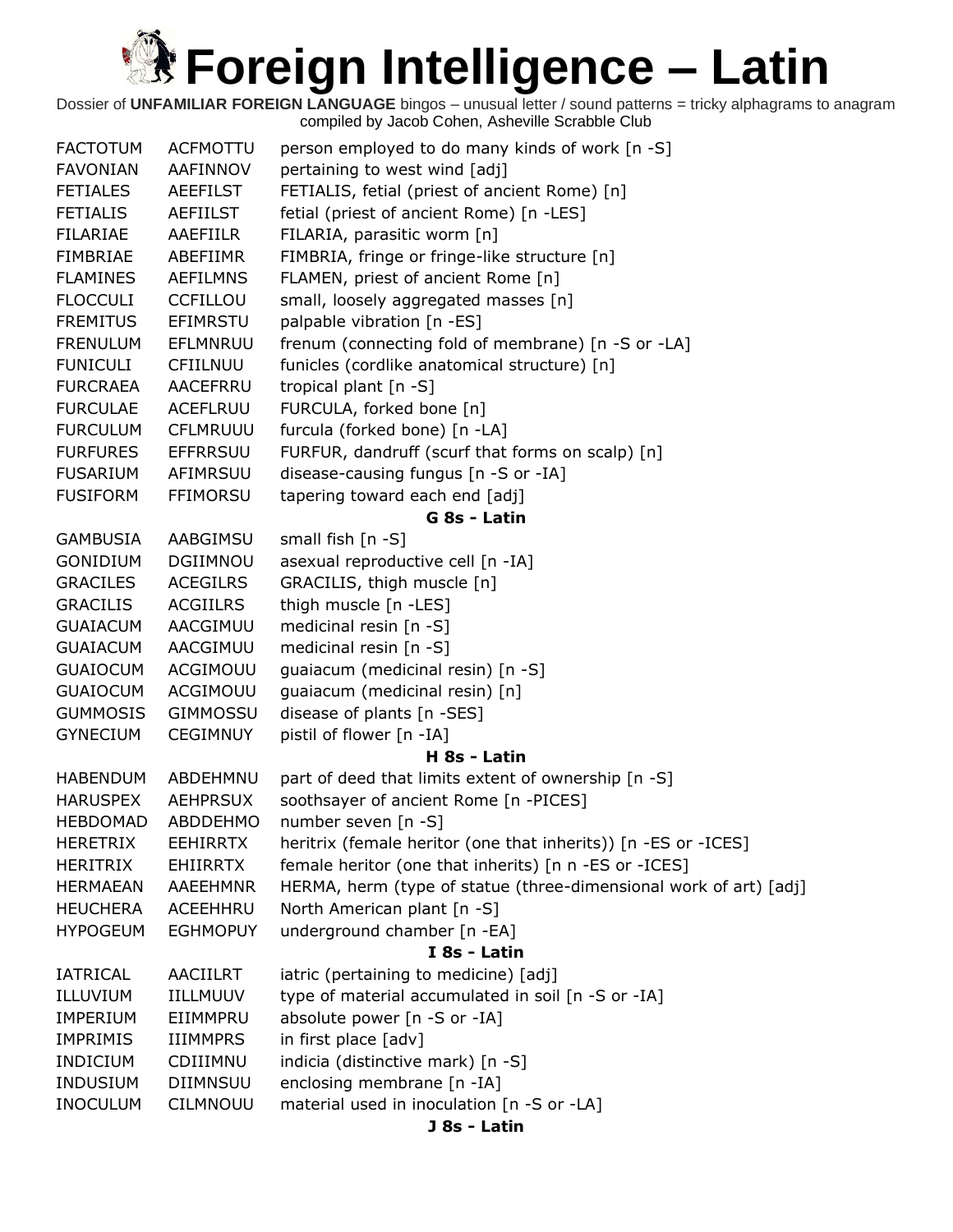| <b>JANIFORM</b> | AFIJMNOR        | hypocritical (pertaining to hypocrisy) [adj]                                     |
|-----------------|-----------------|----------------------------------------------------------------------------------|
| <b>JAPONICA</b> | AACIJNOP        | Asian shrub [n -S]                                                               |
| <b>JOHANNES</b> | <b>AEHJNNOS</b> | Portuguese coin [n JOHANNES]                                                     |
|                 |                 | K 8s - Latin                                                                     |
| <b>KALYPTRA</b> | <b>AAKLPRTY</b> | thin veil $[n - S]$                                                              |
|                 |                 | L 8s - Latin                                                                     |
| <b>LABRUSCA</b> | <b>AABCLRSU</b> | fox grape $[n -S]$                                                               |
| LAMELLAE        | AAEELLLM        | LAMELLA, thin plate, scale, or membrane [n]                                      |
| <b>LAPILLUS</b> | <b>AILLLPSU</b> | small fragment of lava [n -LLI]                                                  |
| <b>LAVABOES</b> | AABELOSV        | LAVABO, ceremonial washing in certain Christian churches [n]                     |
| <b>LECYTHIS</b> | <b>CEHILSTY</b> | designating family of tropical shrubs [adj]                                      |
| <b>LEMNISCI</b> | <b>CEIILMNS</b> | bands of nerve fibers [n]                                                        |
| LIXIVIUM        | <b>IIILMUVX</b> | solution obtained by leaching [n -S or -IA]                                      |
| <b>LOCOFOCO</b> | CCFLOOOO        | type of friction match [n -S]                                                    |
| <b>LOMENTUM</b> | <b>ELMMNOTU</b> | loment (type of plant pod) [n -S or -TA]                                         |
| <b>LOQUITUR</b> | ILOQRTUU        | he or she speaks [v]                                                             |
|                 |                 | M 8s - Latin                                                                     |
| <b>MAENADES</b> | <b>AADEEMNS</b> | MAENAD, female participant in ancient Greek orgies [n]                           |
| MAENADIC        | AACDEIMN        | MAENAD, female participant in ancient Greek orgies [adj]                         |
| <b>MAGDALEN</b> | <b>AADEGLMN</b> | reformed prostitute [n -S]                                                       |
| MAMALIGA        | AAAGILMM        | cornmeal porridge [n -S]                                                         |
| <b>MAMMATUS</b> | <b>AAMMMSTU</b> | type of cloud [n -TI]                                                            |
| <b>MAMMITIS</b> | AIIMMMST        | mastitis (inflammation of breast) [n -IDES]                                      |
| <b>MANDAMUS</b> | AADMMNSU        | to command by means of writ issued by superior court [v -ED, -ING, -ES]          |
| <b>MARASMUS</b> | <b>AAMMRSSU</b> | wasting away of body [n -ES]                                                     |
| MAXILLAE        | AAEILLMX        | MAXILLA, upper jaw or jawbone [n]                                                |
| MAZAEDIA        | AAADEIMZ        | spore-producing organs of certain lichens [n MAZAEDIA]                           |
| MICELLAE        | <b>ACEEILLM</b> | MICELLA, micelle (coherent strand or structure in fiber) [n]                     |
| MILLIARY        | <b>AIILLMRY</b> | ancient Roman milestone [n -RIES]                                                |
| <b>MISERERE</b> | <b>EEEIMRRS</b> | part of church seat [n -S]                                                       |
| <b>MODIOLUS</b> | <b>DILMOOSU</b> | bony shaft of inner ear [n -LI]                                                  |
| MONILIAE        | AEIILMNO        | MONILIA, type of parasitic fungus [n]                                            |
| <b>MONSTERA</b> | <b>AEMNORST</b> | tropical American plant [n -S]                                                   |
| <b>MORBILLI</b> | <b>BIILLMOR</b> | virus disease [n]                                                                |
| <b>MURRHINE</b> | EHIMNRRU        | MURRHA, murra (substance used to make fine vases and cups in ancient Rome) [adj] |
| <b>MYCELIUM</b> | <b>CEILMMUY</b> | vegetative portion of fungus [n -IA]                                             |
| <b>MYCETOMA</b> | <b>ACEMMOTY</b> | fungous infection [n -S or -TA]                                                  |
| <b>MYELITES</b> | <b>EEILMSTY</b> | MYELITIS, inflammation of bone marrow [n]                                        |
| <b>MYELITIS</b> | <b>EIILMSTY</b> | inflammation of bone marrow [n -IDES or -TES or -ES]                             |
| <b>MYRMIDON</b> | <b>DIMMNORY</b> | loyal follower [n -S or -ES]                                                     |
| <b>MYSTAGOG</b> | <b>AGGMOSTY</b> | teacher of religious mysteries [n -S]                                            |
| <b>MYXOMATA</b> | <b>AAMMOTXY</b> | MYXOMA, tumor composed of mucous tissue [n]                                      |
|                 |                 | N 8s - Latin                                                                     |
| <b>NARCISSI</b> | <b>ACIINRSS</b> | bulbous flowering plants [n NARCISSI]                                            |
| <b>NAUPLIUS</b> | AILNPSUU        | form of certain crustaceans [n -II]                                              |
| <b>NEPENTHE</b> | <b>EEEHNNPT</b> | drug that induces forgetfulness [n -S]                                           |
|                 |                 |                                                                                  |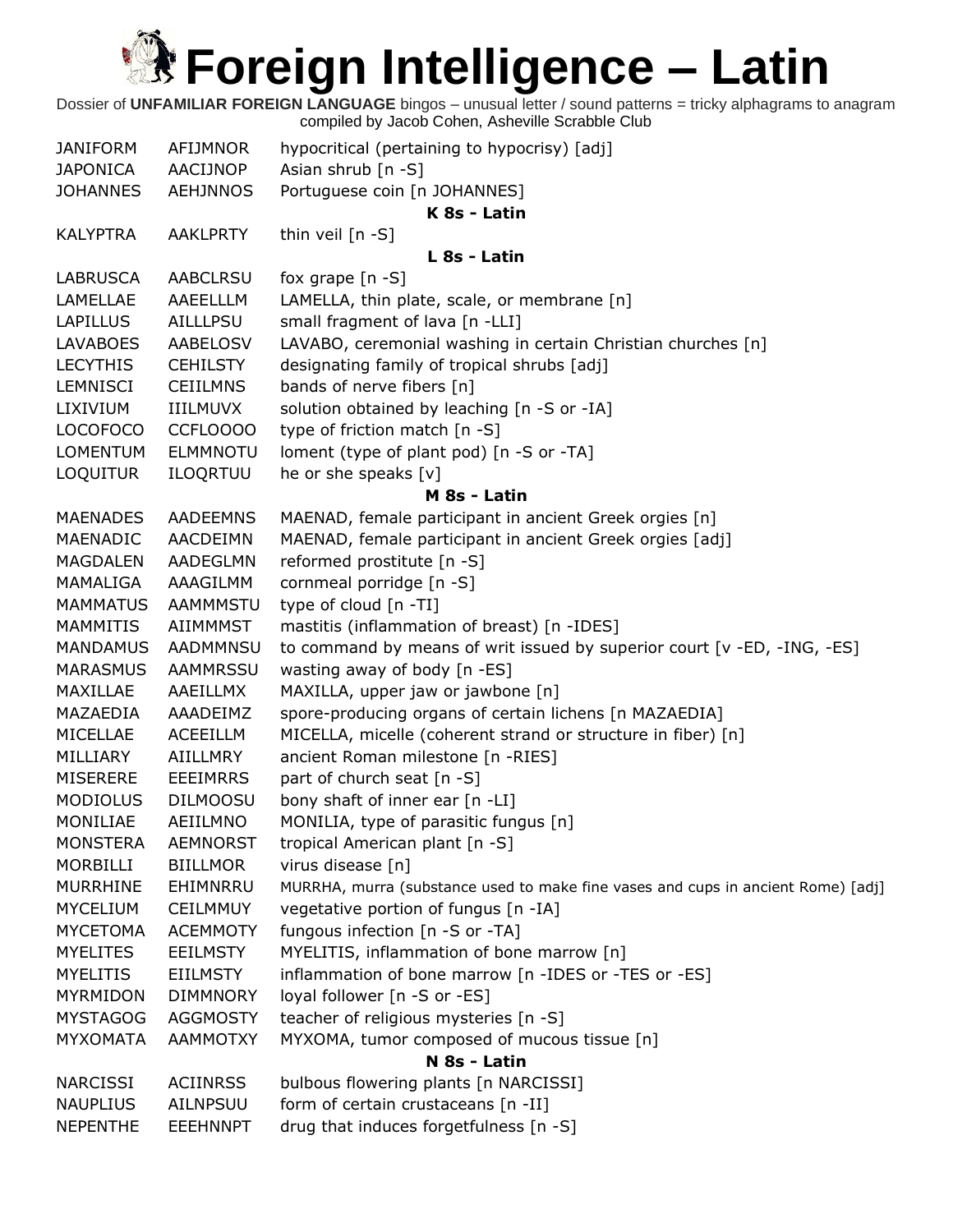| <b>NUCELLUS</b> | <b>CELLNSUU</b> | essential part of plant ovule [n -LI]                                                                     |
|-----------------|-----------------|-----------------------------------------------------------------------------------------------------------|
| NUDICAUL        | ACDILNUU        | having leafless stems [adj]                                                                               |
|                 |                 | O 8s - Latin                                                                                              |
| OLIBANUM        | ABILMNOU        | fragrant resin $[n -S]$                                                                                   |
| ONCIDIUM        | CDIIMNOU        | tropical orchid [n -S]                                                                                    |
| <b>OPOPANAX</b> | <b>AANOOPPX</b> | strong-smelling gum resin [n -ES]                                                                         |
| <b>OPPONENS</b> | <b>ENNOOPPS</b> | muscle of thumb [n OPPONENS]                                                                              |
| ORIBATID        | ABDIIORT        | any of family of eyeless mites [n -S]                                                                     |
| ORICHALC        | <b>ACCHILOR</b> | yellow metal [n -S]                                                                                       |
|                 |                 | P 8s - Latin                                                                                              |
| PALINODE        | ADEILNOP        | formal retraction [n -S]                                                                                  |
| PALLADIA        | AAADILLP        | safeguards [n PALLADIA]                                                                                   |
| <b>PALLIATE</b> | AAEILLPT        | to conceal seriousness of [v -D, -TING, -S]                                                               |
| <b>PALPEBRA</b> | <b>AABELPPR</b> | eyelid (lid of skin that can be closed over eyeball) [n -E, -S]                                           |
| <b>PALUDISM</b> | ADILMPSU        | malaria (infectious disease) [n -S]                                                                       |
| <b>PANACEAN</b> | <b>AAACENNP</b> | PANACEA, remedy for all diseases or ills [adj]                                                            |
| <b>PANDANUS</b> | <b>AADNNPSU</b> | tropical plant [n -ES or -NI]                                                                             |
| <b>PANMIXES</b> | <b>AEIMNPSX</b> | PANMIXIS, panmixia (random mating within breeding population) [n]                                         |
| PANMIXIA        | AAIIMNPX        | random mating within breeding population [n -S]                                                           |
| PANMIXIS        | AIIMNPSX        | panmixia (random mating within breeding population) [n -XES]                                              |
| <b>PANSOPHY</b> | <b>AHNOPPSY</b> | universal knowledge [n -HIES]                                                                             |
| PAPILLAE        | AAEILLPP        | PAPILLA, nipple-like projection [n]                                                                       |
| PAPYRIAN        | AAINPPRY        | PAPYRUS, tall aquatic plant [adj]                                                                         |
| PAPYRINE        | AEINPPRY        | PAPYRUS, tall aquatic plant [adj]                                                                         |
| PARAGOGE        | <b>AAEGGOPR</b> | addition of sound or sounds at end of word [n -S]                                                         |
| PARASANG        | <b>AAAGNPRS</b> | Persian unit of distance [n -S]                                                                           |
| <b>PARERGON</b> | <b>AEGNOPRR</b> | composition derived from larger work [n -GA]                                                              |
| <b>PARIETES</b> | <b>AEEIPRST</b> | PARIES, wall of organ [n]                                                                                 |
| <b>PASSUSES</b> | <b>AEPSSSSU</b> | PASSUS, section of story or poem [n]                                                                      |
| PATAGIUM        | AAGIMPTU        | wing membrane of bat [n -IA]                                                                              |
| <b>PECULIUM</b> | CEILMPUU        | private property [n -IA]                                                                                  |
| <b>PEDALFER</b> | <b>ADEEFLPR</b> | type of soil $[n - S]$                                                                                    |
| PEDIPALP        | ADEILPPP        | appendage of arachnid [n -S]                                                                              |
| <b>PEDUNCLE</b> | <b>CDEELNPU</b> | flower stalk [n -S]                                                                                       |
| PELLUCID        | <b>CDEILLPU</b> | transparent [adj]                                                                                         |
| PEMPHIGI        | <b>EGHIIMPP</b> | PEMPHIGUS, rare skin disorder [n]                                                                         |
| PEPONIDA        | <b>ADEINOPP</b> | pepo (fruit having fleshy interior and hard rind) [n -S]                                                  |
| PEPONIUM        | EIMNOPPU        | pepo (fruit having fleshy interior and hard rind) [n -S]                                                  |
| <b>PEREGRIN</b> | <b>EEGINPRR</b> | swift falcon much used in falconry [n -S]                                                                 |
| <b>PERICOPE</b> | <b>CEEIOPPR</b> | selection from book [n -E, -S]                                                                            |
| PERIGYNY        | <b>EGINPRYY</b> | state of being situated on cuplike organ surrounding pistil [n -NIES]                                     |
| <b>PETECHIA</b> | <b>ACEEHIPT</b> | small hemorrhagic spot on body surface [n -E]                                                             |
| <b>PHERESIS</b> | <b>EEHIPRSS</b> | withdrawal of blood from donor, removing some components, and returning remaining blood to donor [n -SES] |
| PHILTRUM        | <b>HILMPRTU</b> | indentation between upper lip and nose [n -RA]                                                            |
| PHIMOSES        | <b>EHIMOPSS</b> | PHIMOSIS, abnormal constriction of opening of prepuce [n]                                                 |
| PHIMOSIS        | <b>HIIMOPSS</b> | abnormal constriction of opening of prepuce [n -SES]                                                      |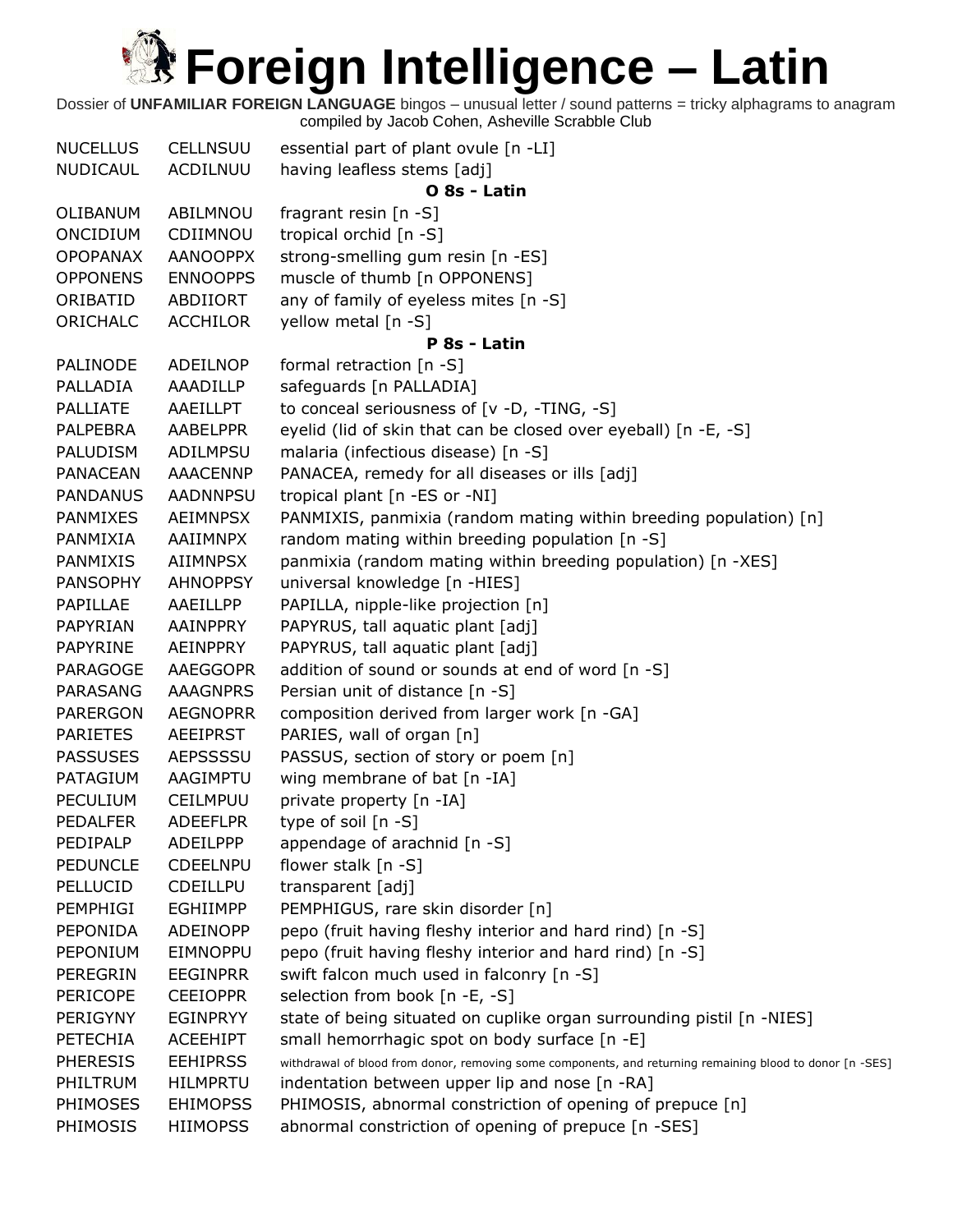| PHORONID        | <b>DHINOOPR</b> | wormlike marine animal [n -S]                                              |
|-----------------|-----------------|----------------------------------------------------------------------------|
| PHTHALIC        | <b>ACHHILPT</b> | pertaining to certain acid [adj]                                           |
| PHTHALIN        | AHHILNPT        | chemical compound [n -S]                                                   |
| <b>PHTHISES</b> | <b>EHHIPSST</b> | PHTHISIS, disease of lungs [n]                                             |
| <b>PHTHISIC</b> | <b>CHHIIPST</b> | phthisis (disease of lungs) [n -S]                                         |
| <b>PHTHISIS</b> | <b>HHIIPSST</b> | disease of lungs [n -SES]                                                  |
| PHYLLARY        | AHLLPRYY        | bract of certain plants [n -RIES]                                          |
| PHYLLODE        | <b>DEHLLOPY</b> | flattened petiole that serves as leaf [n -S]                               |
| PHYLLOID        | <b>DHILLOPY</b> | leaflike plant part [n -S]                                                 |
| PHYLLOME        | <b>EHLLMOPY</b> | leaf of plant $[n -S]$                                                     |
| <b>PHYSALIS</b> | <b>AHILPSSY</b> | plant bearing edible yellow fruit [n -ES]                                  |
| <b>PHYTONIC</b> | <b>CHINOPTY</b> | PHYTON, structural unit of plant [adj]                                     |
| <b>PIACULAR</b> | AACILPRU        | atoning [adj]                                                              |
| <b>PINASTER</b> | <b>AEINPRST</b> | pine tree [n -S]                                                           |
| PINNIPED        | <b>DEIINNPP</b> | mammal with limbs modified into flippers [n -S]                            |
| PINNULAE        | AEILNNPU        | PINNULA, pinnule (pinnate part or organ) [n]                               |
| <b>PINNULAR</b> | AILNNPRU        | PINNULA, pinnule (pinnate part or organ) [adj]                             |
| PISCINAE        | <b>ACEIINPS</b> | PISCINA, basin used in certain church ceremonies [n]                       |
| PISCINAL        | <b>ACIILNPS</b> | PISCINA, basin used in certain church ceremonies [adj]                     |
| <b>PISIFORM</b> | <b>FIIMOPRS</b> | small bone of wrist [n -S]                                                 |
| <b>PISOLITE</b> | <b>EIILOPST</b> | limestone [n -S]                                                           |
| PISOLITH        | <b>HIILOPST</b> | small rounded concretion of limestone [n -S]                               |
| PLANARIA        | <b>AAAILNPR</b> | aquatic flatworm [n -S]                                                    |
| <b>PLANGENT</b> | <b>AEGLNNPT</b> | resounding loudly [adj]                                                    |
| <b>PLANULAE</b> | AAELLNPU        | PLANULA, free-swimming larva of certain organisms [n]                      |
| <b>PLEIADES</b> | <b>ADEEILPS</b> | PLEIAD, group of seven illustrious persons [n]                             |
| PLEONASM        | <b>AELMNOPS</b> | use of needless words [n -S]                                               |
| <b>PLEXUSES</b> | <b>EELPSSUX</b> | PLEXUS, interlacing of parts [n]                                           |
| <b>PLUMBAGO</b> | ABGLMOPU        | graphite (variety of carbon) [n -S]                                        |
| <b>POACEOUS</b> | <b>ACEOOPSU</b> | pertaining to plants of grass family [adj]                                 |
| POLLICAL        | <b>ACILLLOP</b> | POLLEX, innermost digit of forelimb [adj]                                  |
| <b>POLLICES</b> | <b>CEILLOPS</b> | POLLEX, innermost digit of forelimb [n]                                    |
| <b>POLLINIA</b> | <b>AIILLNOP</b> | masses of pollen grains [n POLLINIA]                                       |
| POLLINIC        | <b>CIILLNOP</b> | pertaining to pollen [adj]                                                 |
| POPLITEI        | EIILOPPT        | muscles at back of knees [n]                                               |
| <b>PRAECIPE</b> | <b>ACEEIPPR</b> | legal writ [n -S]                                                          |
| PRAEDIAL        | AADEILPR        | pertaining to land [adj]                                                   |
| <b>PRAELECT</b> | <b>ACEELPRT</b> | to prelect (to lecture (to expound on specific subject)) [v -ED, -ING, -S] |
| PRANDIAL        | AADILNPR        | pertaining to meal (food served and eaten in one sitting) [adj]            |
| <b>PRECAVAE</b> | AACEEPRV        | PRECAVA, vein in higher vertebrates [n]                                    |
| <b>PRENOMEN</b> | <b>EEMNNOPR</b> | first name of ancient Roman [n -S or -MINA]                                |
| <b>PREPUPAE</b> | AEEPPPRU        | PREPUPA, stage preceding pupa [n]                                          |
| <b>PREPUPAL</b> | AELPPPRU        | preceding pupal stage [adj]                                                |
| PRETERIT        | EEIPRRTT        | past tense in grammar [n -S]                                               |
| <b>PRIMUSES</b> | <b>EIMPRSSU</b> | PRIMUS, head bishop of Scotland [n]                                        |
| PRINCIPE        | <b>CEIINPPR</b> | prince (non-reigning male member of royal family) [n -PI]                  |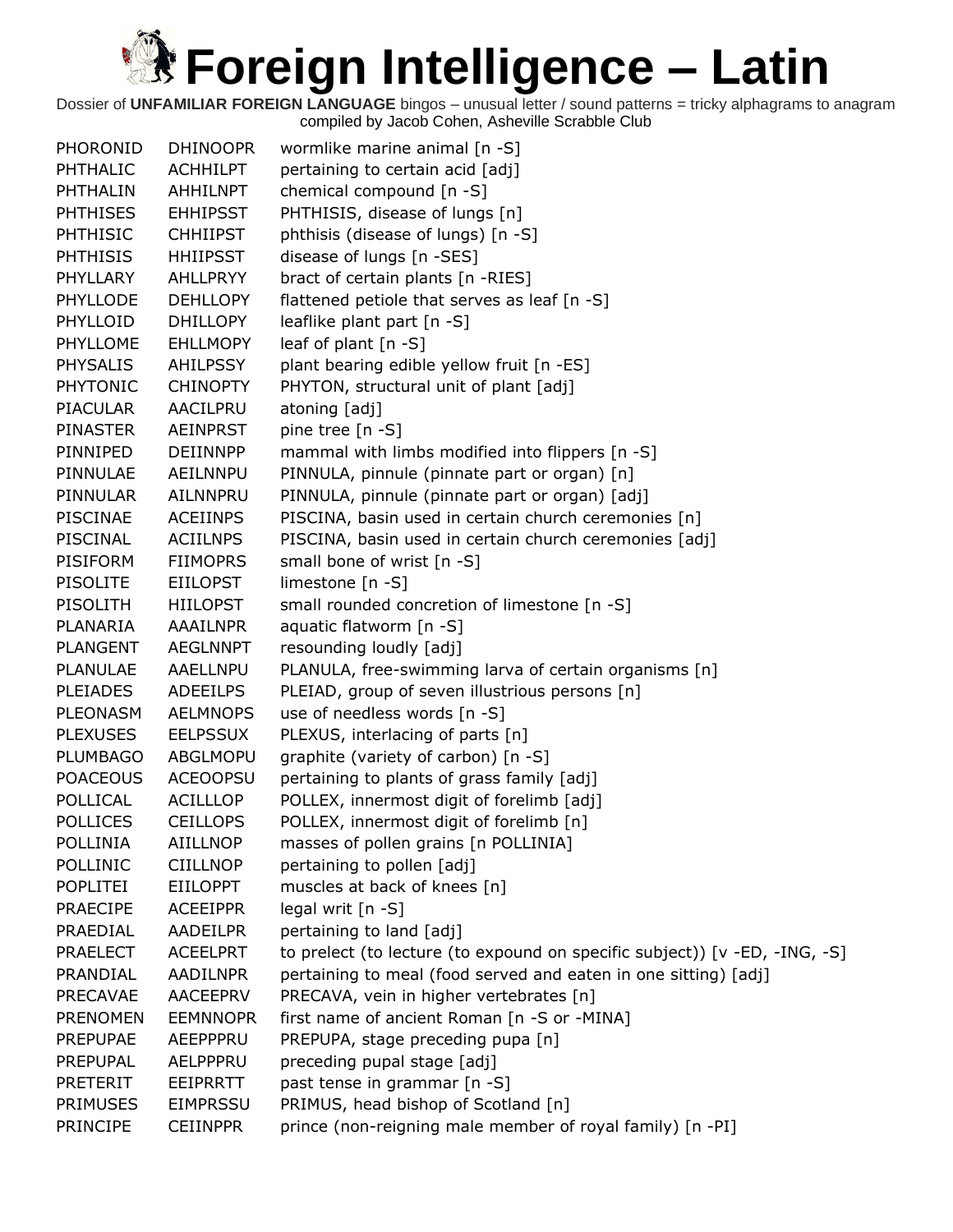| <b>PROCHAIN</b> | <b>ACHINOPR</b> | prochein (nearest in time, relation, or degree) [adj]                       |
|-----------------|-----------------|-----------------------------------------------------------------------------|
| <b>PROCHEIN</b> | <b>CEHINOPR</b> | nearest in time, religion, or degree [adj]                                  |
| <b>PRONOTUM</b> | <b>MNOOPRTU</b> | hard outer plate of insect [n -TA]                                          |
| <b>PROPOLIS</b> | <b>ILOOPPRS</b> | resinous substance used as cement by bees [n -ES]                           |
| PROPRIUM        | <b>IMOPPRRU</b> | attribute belonging inseparably to every member of species [n -IA]          |
| <b>PROPYLON</b> | <b>LNOOPPRY</b> | entrance to temple [n -LA]                                                  |
| <b>PROTASES</b> | <b>AEOPRSST</b> | PROTASIS, introductory part of classical drama [n]                          |
| <b>PROTASIS</b> | <b>AIOPRSST</b> | introductory part of classical drama [n -SES]                               |
| <b>PROTEIDE</b> | <b>DEEIOPRT</b> | proteid (protein (nitrogenous organic compound)) [n -S]                     |
| <b>PRUNUSES</b> | <b>ENPRSSUU</b> | PRUNUS, flowering tree [n]                                                  |
| <b>PTERYLAE</b> | <b>AEELPRTY</b> | PTERYLA, feathered area on skin of bird [n]                                 |
| <b>PTYALISM</b> | <b>AILMPSTY</b> | excessive flow of saliva [n -S]                                             |
| <b>PUDIBUND</b> | <b>BDDINPUU</b> | prudish (marked by prudery) [adj]                                           |
| <b>PUERPERA</b> | AEEPPRRU        | woman who has recently given birth to child [n -E]                          |
| <b>PULVILLI</b> | <b>IILLLPUV</b> | pads between claws of insect's foot [n]                                     |
| <b>PULVINAR</b> | AILNPRUV        | PULVINUS, swelling at base of leaf [adj]                                    |
| <b>PULVINUS</b> | <b>ILNPSUUV</b> | swelling at base of leaf [n -NI]                                            |
| PUPARIUM        | AIMPPRUU        | pupal shell [n -IA]                                                         |
| <b>PURPURIC</b> | <b>CIPPRRUU</b> | pertaining to purpura (disease characterized by purple spots on skin) [adj] |
| <b>PURPURIN</b> | <b>INPPRRUU</b> | reddish dye [n -S]                                                          |
| <b>PURULENT</b> | <b>ELNPRTUU</b> | secreting pus (viscous fluid formed in infected tissue) [adj]               |
| PUTAMINA        | AAIMNPTU        | PUTAMEN, hard covering of kernel of certain fruits [n]                      |
| PYRIFORM        | <b>FIMOPRRY</b> | pear-shaped [adj]                                                           |
| <b>PYRROLIC</b> | <b>CILOPRRY</b> | PYRROLE, chemical compound [adj]                                            |
| PYRUVATE        | <b>AEPRTUVY</b> | chemical salt [n -S]                                                        |
| PYXIDIUM        | <b>DIIMPUXY</b> | type of seed vessel [n -IA]                                                 |
|                 |                 | Q 8s - Latin                                                                |
| QUADRATI        | AADIQRTU        | QUADRATUS, rectangular muscle [n] / rectangular muscles [n QUADRATI]        |
| <b>QUADRATS</b> | AADQRSTU        | QUADRAT, piece of type metal used for filling spaces [n]                    |
| QUADRIGA        | AADGIQRU        | chariot drawn by four horses [n -E]                                         |
| <b>QUAESTOR</b> | <b>AEOQRSTU</b> | ancient Roman magistrate [n -S]                                             |
| QUERCINE        | CEEINQRU        | pertaining to oaks (hardwood tree or shrub) [adj]                           |
| QUIDNUNC        | CDINNQUU        | nosy person [n -S]                                                          |
| QUINCUNX        | <b>CINNQUUX</b> | arrangement of five objects [n -ES]                                         |
|                 |                 | R 8s - Latin                                                                |
| RABIETIC        | ABCEIIRT        | RABIES, infectious virus disease [adj]                                      |
| <b>RACHIDES</b> | <b>ACDEHIRS</b> | RACHIS, spinal column [n]                                                   |
| <b>RACHILLA</b> | <b>AACHILLR</b> | central stalk of grass spikelet [n -E]                                      |
| <b>RACHISES</b> | <b>ACEHIRSS</b> | RACHIS, spinal column [n]                                                   |
| RACHITIC        | <b>ACCHIIRT</b> | RACHITIS, rickets (disease resulting from vitamin D deficiency) [adj]       |
| <b>RACHITIS</b> | <b>ACHIIRST</b> | rickets (disease resulting from vitamin D deficiency) [n -IDES, -ES]        |
| <b>RAMENTUM</b> | <b>AEMMNRTU</b> | scale formed on surface of leaves [n -TA]                                   |
| REDUVIID        | <b>DDEIIRUV</b> | bloodsucking insect [n -S]                                                  |
| <b>RESPONSA</b> | <b>AENOPRSS</b> | written rabbinic decisions [n RESPONSA]                                     |
| RETIARII        | AEIIIRRT        | ancient Roman gladiators [n]                                                |
| <b>RETICULA</b> | ACEILRTU        | netlike structures [n RETICULA]                                             |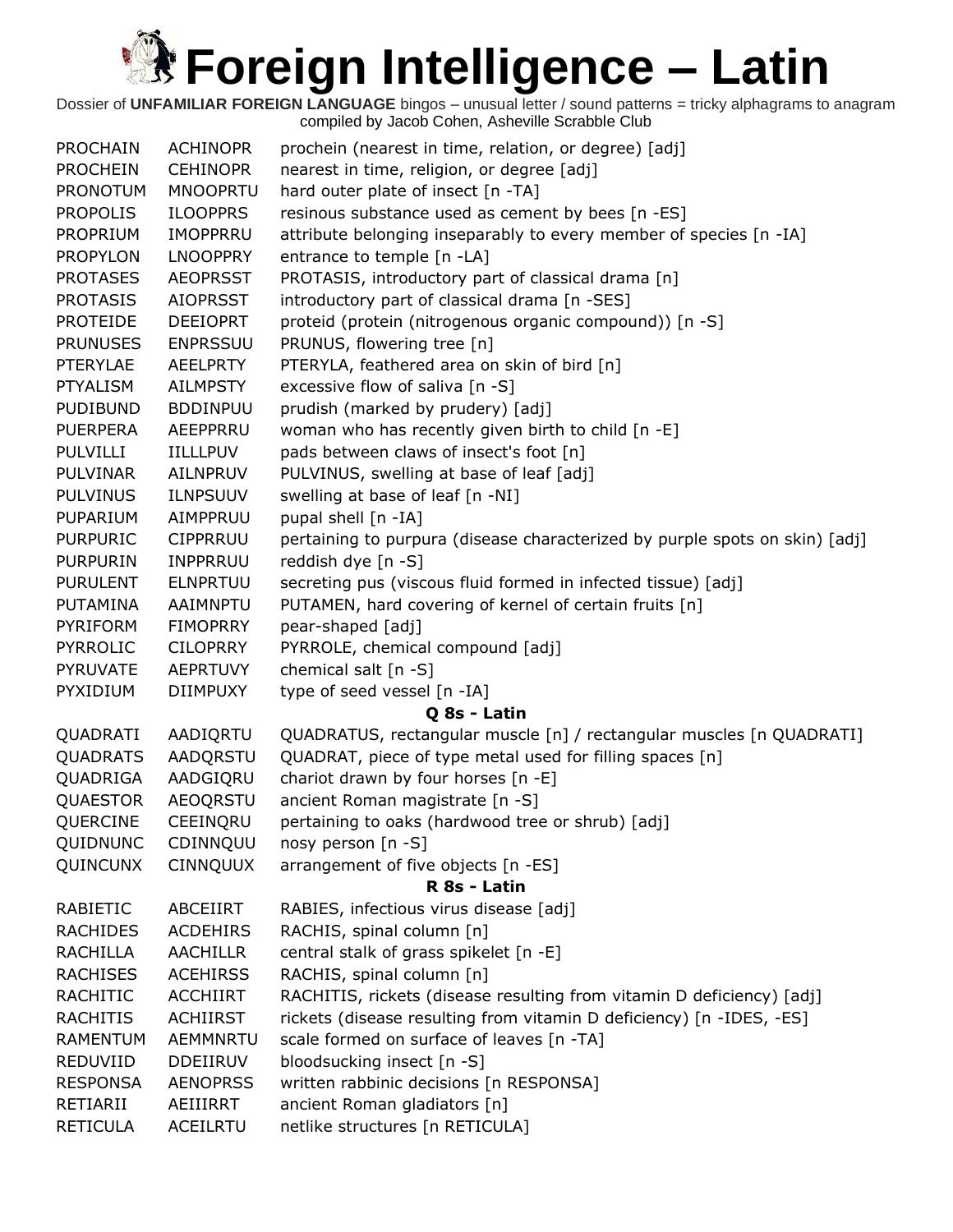| <b>RETINULA</b> | AEILNRTU        | neural receptor of arthropod's eye [n -E, -S]                                      |
|-----------------|-----------------|------------------------------------------------------------------------------------|
| <b>RHAMNOSE</b> | <b>AEHMNORS</b> | sugar found in plants [n -S]                                                       |
| <b>ROGATION</b> | AGINOORT        | proposal of law in ancient Rome [n -S]                                             |
| ROSARIUM        | AIMORRSU        | rose garden [n -S or -IA]                                                          |
| <b>RUBICUND</b> | <b>BCDINRUU</b> | ruddy (having healthy, reddish color) [adj]                                        |
| RUBIDIUM        | <b>BDIIMRUU</b> | metallic element [n -S]                                                            |
|                 |                 | S 8s - Latin                                                                       |
| <b>SABBATIC</b> | <b>AABBCIST</b> | year of release from normal teaching duties [n -S]                                 |
| <b>SACCULUS</b> | <b>ACCLSSUU</b> | saccule (small sac (pouch-shaped structure in animal or plant)) [n -LI]            |
| <b>SACRARIA</b> | <b>AAACIRRS</b> | ancient Roman shrines [n]                                                          |
| <b>SALSILLA</b> | <b>AAILLLSS</b> | tropical plant [n -S]                                                              |
| SANDARAC        | <b>AAACDNRS</b> | aromatic resin [n -S]                                                              |
| SARCINAE        | AACEINRS        | SARCINA, spherical bacterium [n]                                                   |
| <b>SARMENTA</b> | AAEMNRST        | sarments (type of plant stem) [n]                                                  |
| SARTORII        | AIIORRST        | flat, narrow thigh muscles [n]                                                     |
| <b>SCALENUS</b> | <b>ACELNSSU</b> | muscle of neck [n -NI]                                                             |
| <b>SCHOLIUM</b> | <b>CHILMOSU</b> | explanatory marginal note [n -S or -IA]                                            |
| <b>SCILICET</b> | <b>CCEIILST</b> | namely [adv]                                                                       |
| <b>SCIRRHUS</b> | <b>CHIRRSSU</b> | hard tumor [n -ES or -HI]                                                          |
| <b>SCLEROMA</b> | <b>ACELMORS</b> | hardened patch of cellular tissue [n -S or -TA]                                    |
| <b>SCOPULAE</b> | <b>ACELOPSU</b> | SCOPULA, dense tuft of hairs [n]                                                   |
| <b>SCUTELLA</b> | <b>ACELLSTU</b> | small, scutate (shaped like shield) organs or parts [n SCUTELLA]                   |
| <b>SECUNDLY</b> | <b>CDELNSUY</b> | SECUND, having parts or organs arranged on one side only [adv]                     |
| <b>SECUNDUM</b> | CDEMNSUU        | according to [adv]                                                                 |
| <b>SEDERUNT</b> | <b>DEENRSTU</b> | prolonged sitting [n -S]                                                           |
| SEDILIUM        | DEIILMSU        | sedile (one of seats in church for use of officiating clergy) [n -IA]              |
| <b>SENARIUS</b> | AEINRSSU        | Greek or Latin verse consisting of six metrical feet [n -II]                       |
| <b>SEPTIMAL</b> | <b>AEILMPST</b> | based on number seven [adj]                                                        |
| <b>SEQUELAE</b> | AEEELQSU        | SEQUELA, abnormal condition resulting from preceding disease [n]                   |
| <b>SEQUITUR</b> | <b>EIQRSTUU</b> | conclusion of inference [n -S]                                                     |
| <b>SERAPHIM</b> | <b>AEHIMPRS</b> | SERAPH, winged celestial being [n] / seraph (winged celestial being) [n -S]        |
| <b>SERAPHIN</b> | <b>AEHINPRS</b> | SERAPH, winged celestial being [n]                                                 |
| <b>SERIATIM</b> | <b>AEIIMRST</b> | serially [adv]                                                                     |
| <b>SESTERCE</b> | <b>CEEERSST</b> | coin of ancient Rome [n -S]                                                        |
| <b>SEXTARII</b> | AEIIRSTX        | ancient Roman units of liquid measure [n]                                          |
| <b>SHIGELLA</b> | <b>AEGHILLS</b> | any of genus of aerobic bacteria [n -E, -S]                                        |
| <b>SIBYLLIC</b> | <b>BCIILLSY</b> | SIBYL, female prophet [adj]                                                        |
| SIMONIAC        | <b>ACIIMNOS</b> | one who practices simony (buying or selling of church office) [n -S]               |
| <b>SIMONIES</b> | <b>EIIMNOSS</b> | SIMONY, buying or selling of church office [n]                                     |
| <b>SIMONIST</b> | <b>IIMNOSST</b> | simoniac (one who practices simony (buying or selling of church office)) $[n = S]$ |
| <b>SINCIPUT</b> | <b>CIINPSTU</b> | forehead (part of face above eyes) [n -A, -S]                                      |
| <b>SINECURE</b> | <b>CEEINRSU</b> | office or position requiring little or no work [n -S]                              |
| <b>SMECTITE</b> | <b>CEEIMSTT</b> | clayey mineral [n -S]                                                              |
| SMILAXES        | <b>AEILMSSX</b> | SMILAX, twining plant [n]                                                          |
| SOLATIUM        | AILMOSTU        | compensation given for damage to feelings [n -IA]                                  |
| <b>SOLEUSES</b> | EELOSSSU        | SOLEUS, muscle in calf of leg [n]                                                  |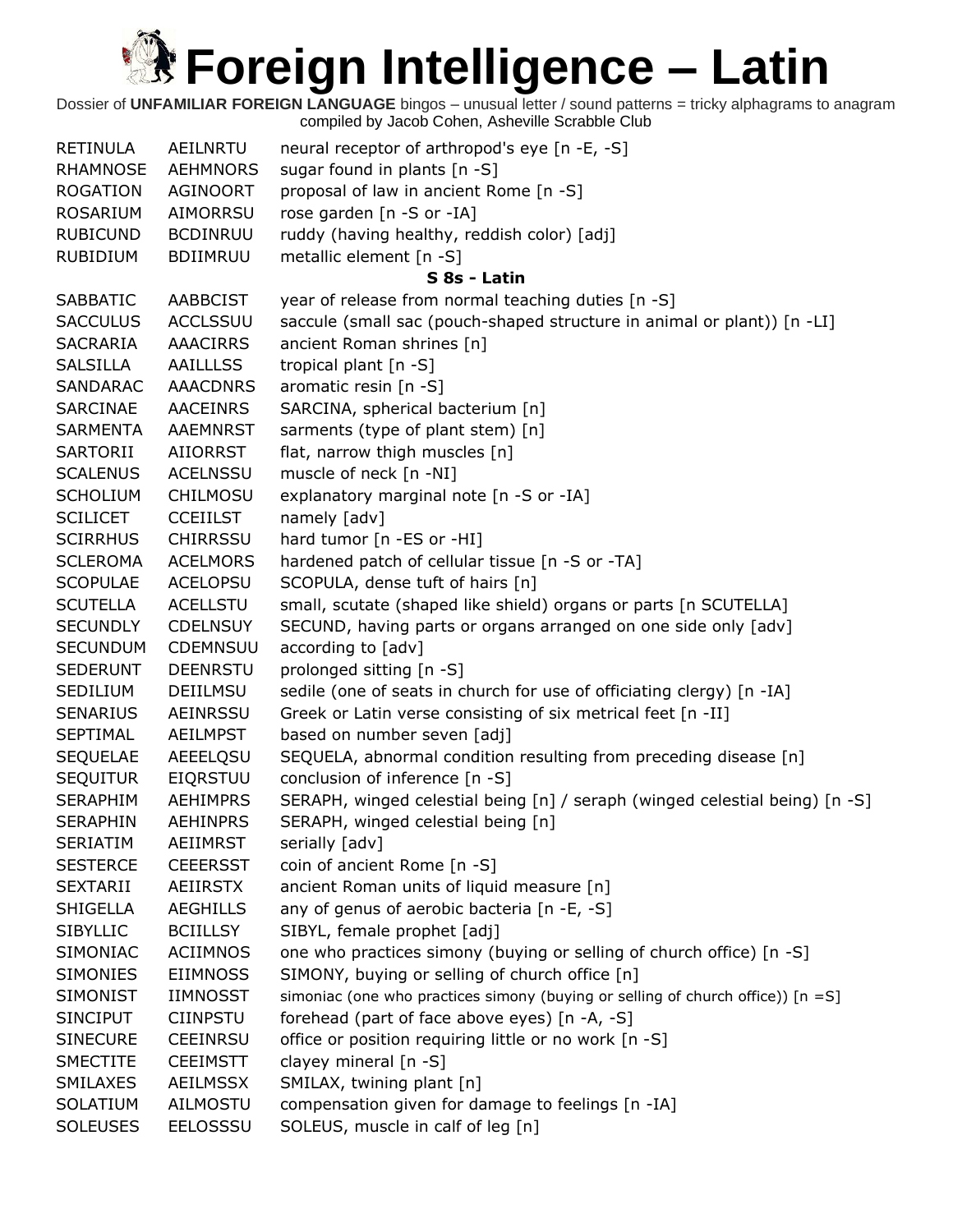| <b>SOLIDAGO</b> | <b>ADGILOOS</b> | flowering plant [n -S]                                                                      |
|-----------------|-----------------|---------------------------------------------------------------------------------------------|
| <b>SPADICES</b> | <b>ACDEIPSS</b> | SPADIX, flower cluster [n]                                                                  |
| <b>SPADIXES</b> | ADEIPSSX        | SPADIX, flower cluster [n]                                                                  |
| <b>SPADONES</b> | <b>ADENOPSS</b> | SPADO, castrated man or animal [n]                                                          |
| <b>SPAGYRIC</b> | <b>ACGIPRSY</b> | person skilled in alchemy [n -S]                                                            |
| <b>SPHAGNUM</b> | <b>AGHMNPSU</b> | grayish moss [n -S]                                                                         |
| <b>SPHYNXES</b> | <b>EHNPSSXY</b> | SPHYNX, cat of breed of hairless cats [n]                                                   |
| <b>SPICULUM</b> | <b>CILMPSUU</b> | spicule (needlelike structure) [n -LA]                                                      |
| <b>SPINIFEX</b> | <b>EFIINPSX</b> | Australian grass [n -ES]                                                                    |
| <b>SPIRITUS</b> | <b>IIPRSSTU</b> | spirit [n SPIRITUS]                                                                         |
| SPIRULAE        | AEILPRSU        | SPIRULA, spiral-shelled mollusk [n]                                                         |
| <b>SPLENIUM</b> | <b>EILMNPSU</b> | surgical bandage [n -IA or -S]                                                              |
| <b>SPLENIUS</b> | <b>EILNPSSU</b> | muscle of neck [n -II]                                                                      |
| SPONDAIC        | <b>ACDINOPS</b> | spondee (type of metrical foot) [n -S]                                                      |
| SQUILLAE        | AEILLQSU        | SQUILLA, burrowing crustacean [n]                                                           |
| <b>STAPEDES</b> | <b>ADEEPSST</b> | STAPES, bone of middle ear [n]                                                              |
| <b>STAPELIA</b> | AAEILPST        | African plant $[n - S]$                                                                     |
| <b>STEMMATA</b> | <b>AAEMMSTT</b> | STEMMA, scroll recording genealogy of family in ancient Rome [n]                            |
| <b>STERIGMA</b> | <b>AEGIMRST</b> | spore-bearing stalk of certain fungi [n -S or -TA]                                          |
| <b>STROMATA</b> | <b>AAMORSTT</b> | STROMA, substance that forms framework of organ or cell [n]                                 |
| <b>SUBCUTES</b> | <b>BCESSTUU</b> | SUBCUTIS, deeper part of dermis [n]                                                         |
| <b>SUBCUTIS</b> | <b>BCISSTUU</b> | deeper part of dermis [n -ES or -TES]                                                       |
| <b>SUCCUBAE</b> | ABCCESUU        | SUCCUBA, succubus (female demon (evil spirit)) [n]                                          |
| <b>SUCCUBUS</b> | <b>BCCSSUUU</b> | female demon (evil spirit) [n -ES or -BI]                                                   |
| <b>SUDARIES</b> | ADEIRSSU        | SUDARY, sudarium (cloth for wiping face) [n]                                                |
| <b>SUDARIUM</b> | ADIMRSUU        | cloth for wiping face [n -IA]                                                               |
| <b>SYBARITE</b> | ABEIRSTY        | person devoted to pleasure and luxury [n -S]                                                |
| <b>SYCONIUM</b> | <b>CIMNOSUY</b> | fleshy multiple fruit [n -IA]                                                               |
| <b>SYNDESES</b> | <b>DEENSSSY</b> | SYNDESIS, synapsis (point at which nervous impulse passes from one neuron to another) [n]   |
| <b>SYNDESIS</b> | <b>DEINSSSY</b> | synapsis (point at which nervous impulse passes from one neuron to another) [n -ES or -SES] |
| <b>SYNTAGMA</b> | <b>AAGMNSTY</b> | syntactic element [n -S or -TA]                                                             |
| SYZYGIAL        | AGILSYYZ        | SYZYGY, configuration of earth, moon, and sun lying in straight line [adj]                  |
| <b>SYZYGIES</b> | EGISSYYZ        | SYZYGY, configuration of earth, moon, and sun lying in straight line [n]                    |
|                 |                 | T 8s - Latin                                                                                |
| <b>TAMARISK</b> | <b>AAIKMRST</b> | evergreen shrub [n -S]                                                                      |
| <b>TANTALUS</b> | AALNSTTU        | case for wine bottles [n -ES]                                                               |
| <b>TEGMENTA</b> | <b>AEEGMNTT</b> | anatomical coverings [n]                                                                    |
| <b>TEGUMINA</b> | <b>AEGIMNTU</b> | TEGUMEN, tegmen (covering (something that covers)) [n]                                      |
| <b>TELLURIC</b> | <b>CEILLRTU</b> | pertaining to earth [adj]                                                                   |
| <b>TENACULA</b> | AACELNTU        | hooked surgical instruments [n TENACULA]                                                    |
| <b>TENEBRAE</b> | <b>ABEEENRT</b> | religious service [n]                                                                       |
| <b>TERRELLA</b> | AEELLRRT        | spherical magnet [n -S]                                                                     |
| <b>TESSERAE</b> | <b>AEEERSST</b> | TESSERA, small square used in mosaic work [n]                                               |
| <b>THURIBLE</b> | <b>BEHILRTU</b> | censer (vessel for burning incense) [n -S]                                                  |
| <b>THURIFER</b> | EFHIRRTU        | one who carries thurible in religious ceremony [n -S]                                       |
| <b>TOMENTUM</b> | EMMNOTTU        | network of small blood vessels [n -TA]                                                      |